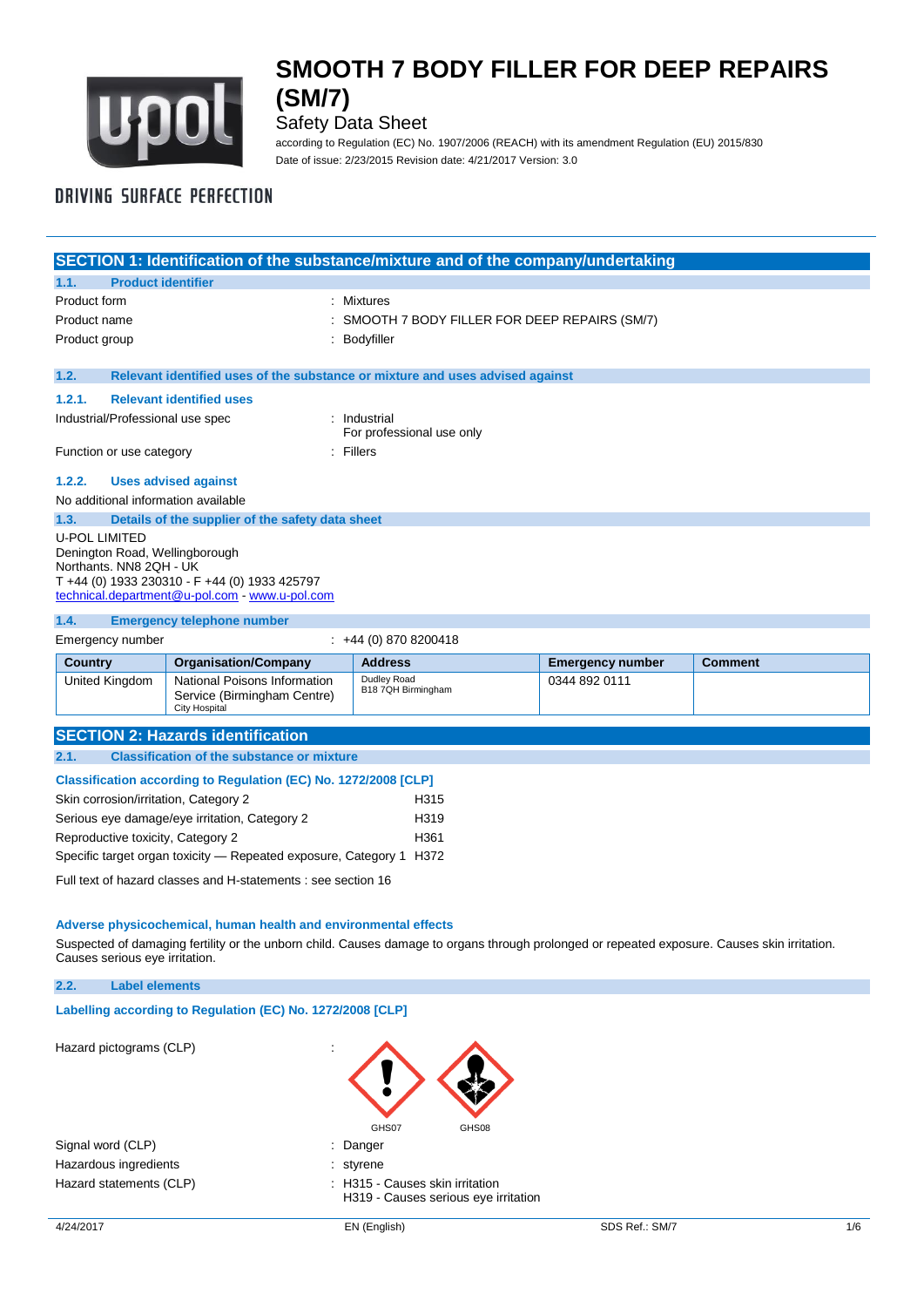## Safety Data Sheet

according to Regulation (EC) No. 1907/2006 (REACH) with its amendment Regulation (EU) 2015/830

|                                | H361 - Suspected of damaging the unborn child<br>H372 - Causes damage to organs (hearing organs) through prolonged or repeated exposure (if<br>inhaled)                                                                                                                                                                                                                                                                                                                                   |
|--------------------------------|-------------------------------------------------------------------------------------------------------------------------------------------------------------------------------------------------------------------------------------------------------------------------------------------------------------------------------------------------------------------------------------------------------------------------------------------------------------------------------------------|
| Precautionary statements (CLP) | P260 - Do not breathe vapours, fume<br>P263 - Avoid contact during pregnancy/while nursing<br>P280 - Wear eye protection, protective clothing, protective gloves<br>P302+P352 - IF ON SKIN: Wash with plenty of water<br>P305 - IF IN EYES: Rinse first with plenty of water and if necessary take medical advice<br>P501 - Dispose of contents/container to hazardous or special waste collection point, in<br>accordance with local, regional, national and/or international regulation |

#### **2.3. Other hazards**

No additional information available

## **SECTION 3: Composition/information on ingredients**

## **3.1. Substances**

Not applicable

### **3.2. Mixtures**

| <b>Name</b> | <b>Product identifier</b>                                               | $\frac{9}{6}$ | <b>Classification according to</b><br><b>Regulation (EC) No.</b><br>1272/2008 [CLP]                                                                   |
|-------------|-------------------------------------------------------------------------|---------------|-------------------------------------------------------------------------------------------------------------------------------------------------------|
| styrene     | (CAS-No.) 100-42-5<br>(EC-No.) 202-851-5<br>(REACH-no) 01-2119457861-32 | $5 - 23$      | Flam. Lig. 3, H226<br>Acute Tox. 4 (Inhalation:dust, mist),<br>H332<br>Skin Irrit. 2, H315<br>Eye Irrit. 2, H319<br>Repr. 2, H361d<br>STOT RE 1, H372 |

### Full text of H-statements: see section 16

|      | <b>SECTION 4: First aid measures</b>                        |                                                                                                                                                                                   |
|------|-------------------------------------------------------------|-----------------------------------------------------------------------------------------------------------------------------------------------------------------------------------|
| 4.1. | <b>Description of first aid measures</b>                    |                                                                                                                                                                                   |
|      | First-aid measures general                                  | : IF exposed or concerned: Get medical advice/attention.                                                                                                                          |
|      | First-aid measures after inhalation                         | : Remove person to fresh air and keep comfortable for breathing.                                                                                                                  |
|      | First-aid measures after skin contact                       | Wash skin with plenty of water. Take off contaminated clothing. If skin irritation occurs: Get<br>medical advice/attention.                                                       |
|      | First-aid measures after eye contact                        | Rinse cautiously with water for several minutes. Remove contact lenses, if present and easy to<br>do. Continue rinsing. If eye irritation persists: Get medical advice/attention. |
|      | First-aid measures after ingestion                          | : Call a poison center or a doctor if you feel unwell.                                                                                                                            |
| 4.2. | Most important symptoms and effects, both acute and delayed |                                                                                                                                                                                   |
|      | Symptoms/effects after skin contact                         | : Irritation. Repeated exposure may cause skin dryness or cracking.                                                                                                               |
|      | Symptoms/effects after eye contact                          | : Eye irritation.                                                                                                                                                                 |
| 4.3. |                                                             | Indication of any immediate medical attention and special treatment needed                                                                                                        |
|      | Treat symptomatically.                                      |                                                                                                                                                                                   |
|      | <b>SECTION 5: Fire-fighting measures</b>                    |                                                                                                                                                                                   |
| 5.1. | <b>Extinguishing media</b>                                  |                                                                                                                                                                                   |
|      | Suitable extinguishing media                                | : Water spray. Dry powder. Foam.                                                                                                                                                  |
| 5.2. | Special hazards arising from the substance or mixture       |                                                                                                                                                                                   |
|      | Hazardous decomposition products in case of                 | : Toxic fumes may be released.                                                                                                                                                    |

| 5.3. | <b>Advice for firefighters</b> |                                                                                                                                             |
|------|--------------------------------|---------------------------------------------------------------------------------------------------------------------------------------------|
|      | Protection during firefighting | : Do not attempt to take action without suitable protective equipment. Self-contained breathing<br>apparatus. Complete protective clothing. |

# **SECTION 6: Accidental release measures**

| 6.1. |                  | <b>Personal precautions, protective equipment and emergency procedures</b> |  |
|------|------------------|----------------------------------------------------------------------------|--|
|      | General measures | : Remove ignition sources. No open flames. No smoking.                     |  |

fire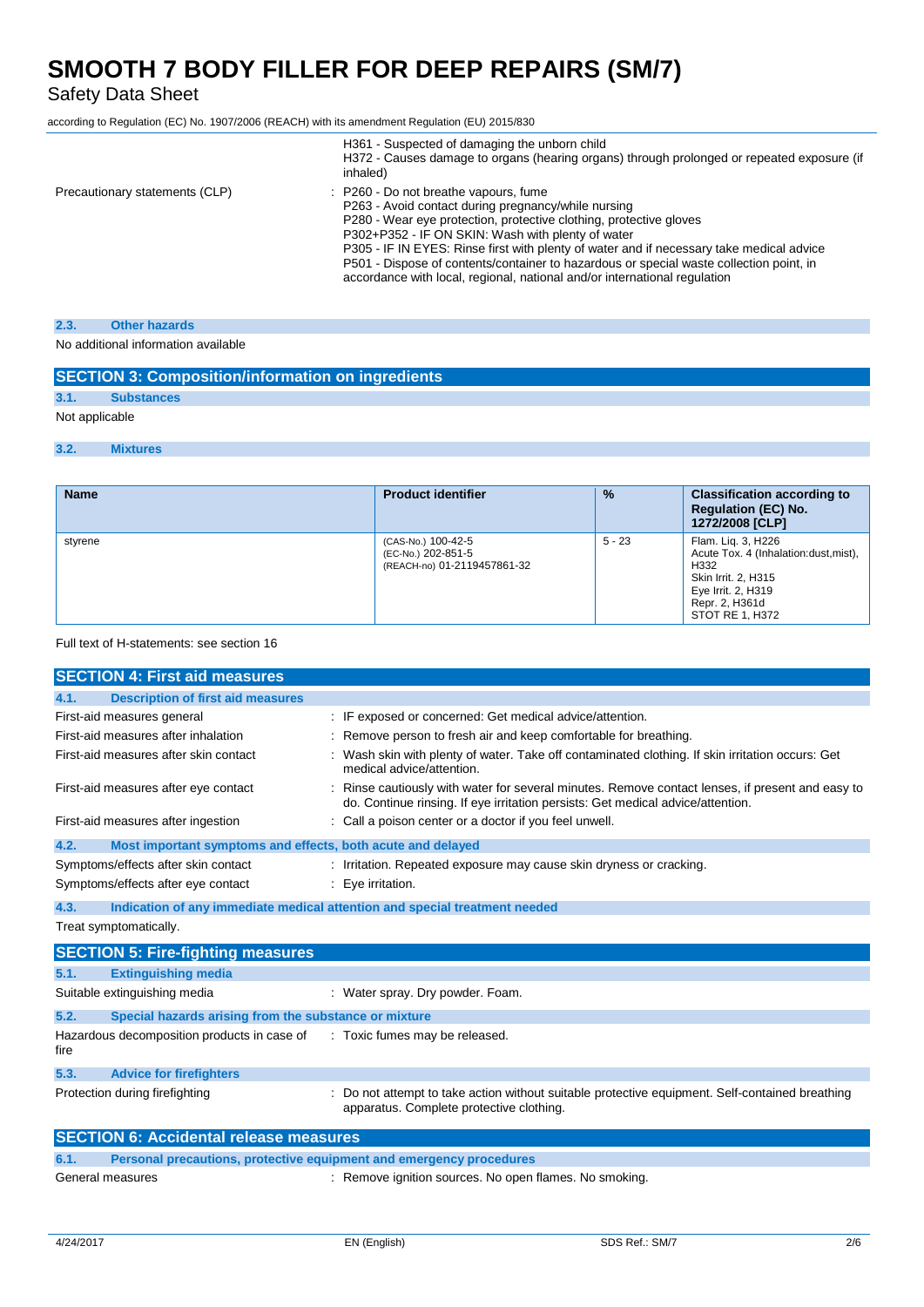Safety Data Sheet

according to Regulation (EC) No. 1907/2006 (REACH) with its amendment Regulation (EU) 2015/830

| For non-emergency personnel<br>6.1.1.                                |                                                                                                                                                                                                                                                                          |
|----------------------------------------------------------------------|--------------------------------------------------------------------------------------------------------------------------------------------------------------------------------------------------------------------------------------------------------------------------|
| Protective equipment                                                 | : Protective clothing. Safety glasses. Gloves.                                                                                                                                                                                                                           |
| <b>Emergency procedures</b>                                          | Ventilate spillage area. Avoid contact with skin and eyes. Do not breathe vapours. Do not<br>breathe vapours, fume.                                                                                                                                                      |
| For emergency responders<br>6.1.2.                                   |                                                                                                                                                                                                                                                                          |
| Protective equipment                                                 | : Do not attempt to take action without suitable protective equipment. Avoid breathing vapours.<br>For further information refer to section 8: "Exposure controls/personal protection".                                                                                  |
| 6.2.<br><b>Environmental precautions</b>                             |                                                                                                                                                                                                                                                                          |
| Avoid release to the environment.                                    |                                                                                                                                                                                                                                                                          |
| Methods and material for containment and cleaning up<br>6.3.         |                                                                                                                                                                                                                                                                          |
| For containment                                                      | : Contain leaking substance. Collect spillage.                                                                                                                                                                                                                           |
| Methods for cleaning up                                              | : Mechanically recover the product. This material and its container must be disposed of in a safe<br>way, and as per local legislation. Notify authorities if product enters sewers or public waters.                                                                    |
| Other information                                                    | : Dispose of materials or solid residues at an authorized site.                                                                                                                                                                                                          |
| <b>Reference to other sections</b><br>6.4.                           |                                                                                                                                                                                                                                                                          |
| For further information refer to section 13.                         |                                                                                                                                                                                                                                                                          |
| <b>SECTION 7: Handling and storage</b>                               |                                                                                                                                                                                                                                                                          |
| <b>Precautions for safe handling</b><br>7.1.                         |                                                                                                                                                                                                                                                                          |
| Precautions for safe handling                                        | Ensure good ventilation of the work station. Obtain special instructions before use. Do not<br>handle until all safety precautions have been read and understood. Wear personal protective<br>equipment. Do not breathe vapours, fume. Avoid contact with skin and eyes. |
| Hygiene measures                                                     | : Wash contaminated clothing before reuse. Do not eat, drink or smoke when using this product.<br>Always wash hands after handling the product.                                                                                                                          |
| 7.2.<br>Conditions for safe storage, including any incompatibilities |                                                                                                                                                                                                                                                                          |
| Storage conditions                                                   | : Store locked up. Store in a well-ventilated place. Keep cool.                                                                                                                                                                                                          |
| Storage temperature                                                  | : $< 25 °C$                                                                                                                                                                                                                                                              |
| Storage area                                                         | Store in well ventilated area.                                                                                                                                                                                                                                           |
| Special rules on packaging                                           | : Keep only in original container.                                                                                                                                                                                                                                       |
| 7.3.<br>Specific end use(s)                                          |                                                                                                                                                                                                                                                                          |

No additional information available

## **SECTION 8: Exposure controls/personal protection**

### **8.1. Control parameters**

| styrene (100-42-5) |                               |                        |  |  |
|--------------------|-------------------------------|------------------------|--|--|
| United Kingdom     | Local name                    | Stvrene                |  |  |
| United Kingdom     | WEL TWA (mg/m <sup>3</sup> )  | $430 \text{ mg/m}^3$   |  |  |
| United Kingdom     | WEL TWA (ppm)                 | $100$ ppm              |  |  |
| United Kingdom     | WEL STEL (mg/m <sup>3</sup> ) | 1080 mg/m <sup>3</sup> |  |  |
| United Kingdom     | WEL STEL (ppm)                | $250$ ppm              |  |  |

### **8.2. Exposure controls**

- Appropriate engineering controls : Ensure good ventilation of the work station.
- Personal protective equipment : Gloves. Protective clothing. Safety glasses.

Materials for protective clothing:

Impermeable clothing

Hand protection:

Protective gloves

Eye protection:

Safety glasses

Skin and body protection:

Wear suitable protective clothing

Respiratory protection:

Wear respiratory protection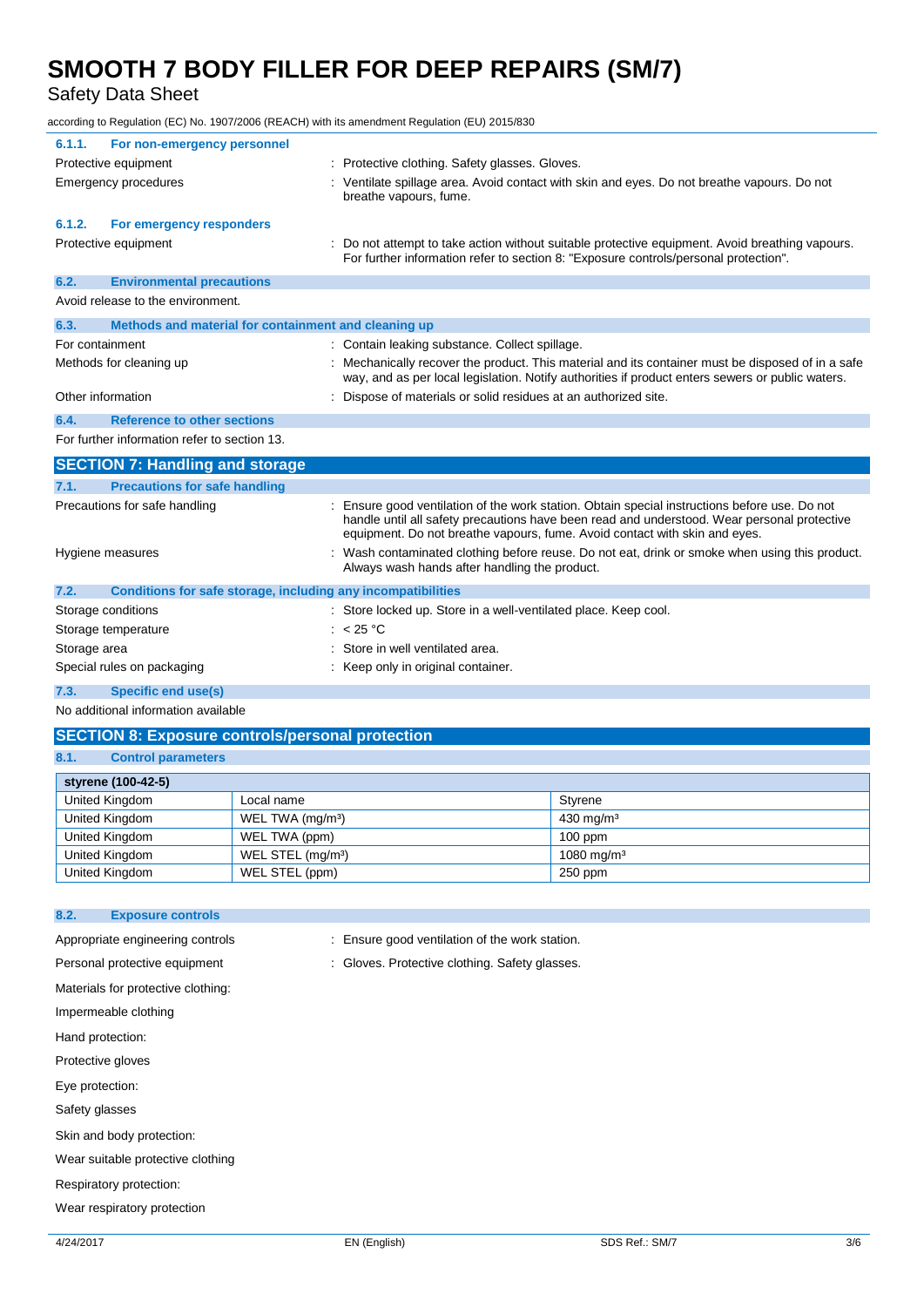Safety Data Sheet

according to Regulation (EC) No. 1907/2006 (REACH) with its amendment Regulation (EU) 2015/830



Environmental exposure controls : Avoid release to the environment.

| <b>SECTION 9: Physical and chemical properties</b>                                 |                                                       |  |  |  |
|------------------------------------------------------------------------------------|-------------------------------------------------------|--|--|--|
| Information on basic physical and chemical properties<br>9.1.                      |                                                       |  |  |  |
| Physical state                                                                     | : Solid                                               |  |  |  |
| Appearance                                                                         | Paste.<br>۰                                           |  |  |  |
| Colour                                                                             | Light grey.                                           |  |  |  |
| Odour                                                                              | aromatic.                                             |  |  |  |
| Odour threshold                                                                    | No data available                                     |  |  |  |
| pH                                                                                 | No data available                                     |  |  |  |
| Relative evaporation rate (butylacetate=1)                                         | No data available                                     |  |  |  |
| Melting point                                                                      | No data available                                     |  |  |  |
| Freezing point                                                                     | Not applicable                                        |  |  |  |
| Boiling point                                                                      | No data available                                     |  |  |  |
| Flash point                                                                        | Not applicable                                        |  |  |  |
| Auto-ignition temperature                                                          | Not applicable                                        |  |  |  |
| Decomposition temperature                                                          | No data available                                     |  |  |  |
| Flammability (solid, gas)                                                          | Non flammable                                         |  |  |  |
| Vapour pressure                                                                    | No data available                                     |  |  |  |
| Relative vapour density at 20 °C                                                   | No data available                                     |  |  |  |
| Relative density                                                                   | Not applicable                                        |  |  |  |
| Density                                                                            | $1.52 - 1.56$                                         |  |  |  |
| Solubility                                                                         | insoluble in water. soluble in most organic solvents. |  |  |  |
| Log Pow                                                                            | No data available                                     |  |  |  |
| Viscosity, kinematic                                                               | Not applicable                                        |  |  |  |
| Viscosity, dynamic                                                                 | No data available                                     |  |  |  |
| <b>Explosive properties</b>                                                        | No data available                                     |  |  |  |
| Oxidising properties                                                               | No data available                                     |  |  |  |
| <b>Explosive limits</b>                                                            | Not applicable                                        |  |  |  |
| 9.2.<br><b>Other information</b>                                                   |                                                       |  |  |  |
| VOC content                                                                        | : $255 g/l$                                           |  |  |  |
| <b>SECTION 10: Stability and reactivity</b>                                        |                                                       |  |  |  |
| 10.1.<br><b>Reactivity</b>                                                         |                                                       |  |  |  |
| The product is non-reactive under normal conditions of use, storage and transport. |                                                       |  |  |  |

**10.2. Chemical stability** Stable under normal conditions.

**10.3. Possibility of hazardous reactions** No dangerous reactions known under normal conditions of use.

**10.4. Conditions to avoid**

None under recommended storage and handling conditions (see section 7).

**10.5. Incompatible materials**

No additional information available

### **10.6. Hazardous decomposition products**

Under normal conditions of storage and use, hazardous decomposition products should not be produced.

| <b>SECTION 11: Toxicological information</b>  |                           |                |     |  |  |
|-----------------------------------------------|---------------------------|----------------|-----|--|--|
| 11.1.<br>Information on toxicological effects |                           |                |     |  |  |
| Acute toxicity                                | : Not classified          |                |     |  |  |
| Skin corrosion/irritation                     | : Causes skin irritation. |                |     |  |  |
| 4/24/2017                                     | EN (English)              | SDS Ref.: SM/7 | 4/6 |  |  |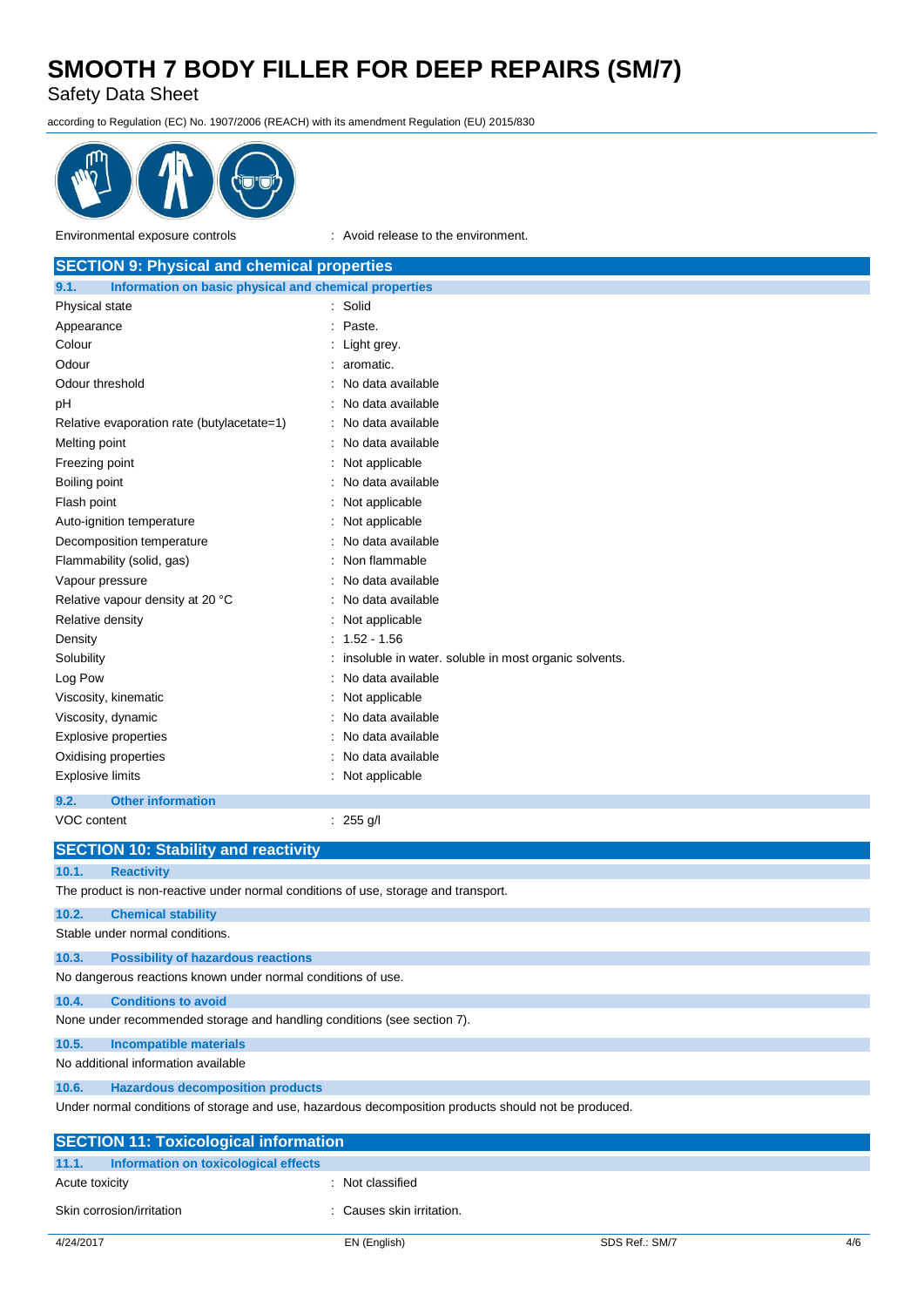## Safety Data Sheet

according to Regulation (EC) No. 1907/2006 (REACH) with its amendment Regulation (EU) 2015/830

| Serious eye damage/irritation<br>Respiratory or skin sensitisation<br>Germ cell mutagenicity<br>Carcinogenicity | : Causes serious eye irritation.<br>: Not classified<br>: Not classified<br>: Not classified       |
|-----------------------------------------------------------------------------------------------------------------|----------------------------------------------------------------------------------------------------|
| Reproductive toxicity<br>STOT-single exposure                                                                   | : Suspected of damaging the unborn child.<br>: Not classified                                      |
| STOT-repeated exposure                                                                                          | : Causes damage to organs (hearing organs) through prolonged or repeated exposure (if<br>inhaled). |
| Aspiration hazard                                                                                               | : Not classified                                                                                   |

|                         | <b>SECTION 12: Ecological information</b>  |                                                                                                                          |
|-------------------------|--------------------------------------------|--------------------------------------------------------------------------------------------------------------------------|
| 12.1.                   | <b>Toxicity</b>                            |                                                                                                                          |
|                         | Ecology - general                          | The product is not considered harmful to aquatic organisms nor to cause long-term adverse<br>effects in the environment. |
| 12.2.                   | <b>Persistence and degradability</b>       |                                                                                                                          |
|                         | No additional information available        |                                                                                                                          |
| 12.3.                   | <b>Bioaccumulative potential</b>           |                                                                                                                          |
|                         | No additional information available        |                                                                                                                          |
| 12.4.                   | <b>Mobility in soil</b>                    |                                                                                                                          |
|                         | No additional information available        |                                                                                                                          |
| 12.5.                   | <b>Results of PBT and vPvB assessment</b>  |                                                                                                                          |
|                         | No additional information available        |                                                                                                                          |
| 12.6.                   | <b>Other adverse effects</b>               |                                                                                                                          |
|                         | No additional information available        |                                                                                                                          |
|                         | <b>SECTION 13: Disposal considerations</b> |                                                                                                                          |
| 13.1.                   | <b>Waste treatment methods</b>             |                                                                                                                          |
|                         | Regional legislation (waste)               | : Disposal must be done according to official regulations.                                                               |
| Waste treatment methods |                                            | Dispose of contents/container in accordance with licensed collector's sorting instructions.                              |

# **SECTION 14: Transport information**

### In accordance with ADR / RID / IMDG / IATA / ADN

| <b>ADR</b>                                 | <b>IMDG</b>                                                   | <b>IATA</b>                           | <b>ADN</b>                            | <b>RID</b>                           |
|--------------------------------------------|---------------------------------------------------------------|---------------------------------------|---------------------------------------|--------------------------------------|
| <b>UN number</b><br>14.1.                  |                                                               |                                       |                                       |                                      |
| Not applicable                             | Not applicable                                                | Not applicable                        | Not applicable                        | Not applicable                       |
| 14.2.<br><b>UN proper shipping name</b>    |                                                               |                                       |                                       |                                      |
| Not applicable                             | Not applicable                                                | Not applicable                        | Not applicable                        | Not applicable                       |
| 14.3.<br><b>Transport hazard class(es)</b> |                                                               |                                       |                                       |                                      |
| Not applicable                             | Not applicable                                                | Not applicable                        | Not applicable                        | Not applicable                       |
| Not applicable                             | Not applicable                                                | Not applicable                        | Not applicable                        | Not applicable                       |
| 14.4.<br><b>Packing group</b>              |                                                               |                                       |                                       |                                      |
| Not applicable                             | Not applicable                                                | Not applicable                        | Not applicable                        | Not applicable                       |
| <b>Environmental hazards</b><br>14.5.      |                                                               |                                       |                                       |                                      |
| Dangerous for the<br>environment: No       | Dangerous for the<br>environment : No<br>Marine pollutant: No | Dangerous for the<br>environment : No | Dangerous for the<br>environment : No | Dangerous for the<br>environment: No |
| No supplementary information available     |                                                               |                                       |                                       |                                      |

### **14.6. Special precautions for user**

### **- Overland transport**

No data available

### **- Transport by sea**

## No data available

**- Air transport**

## No data available